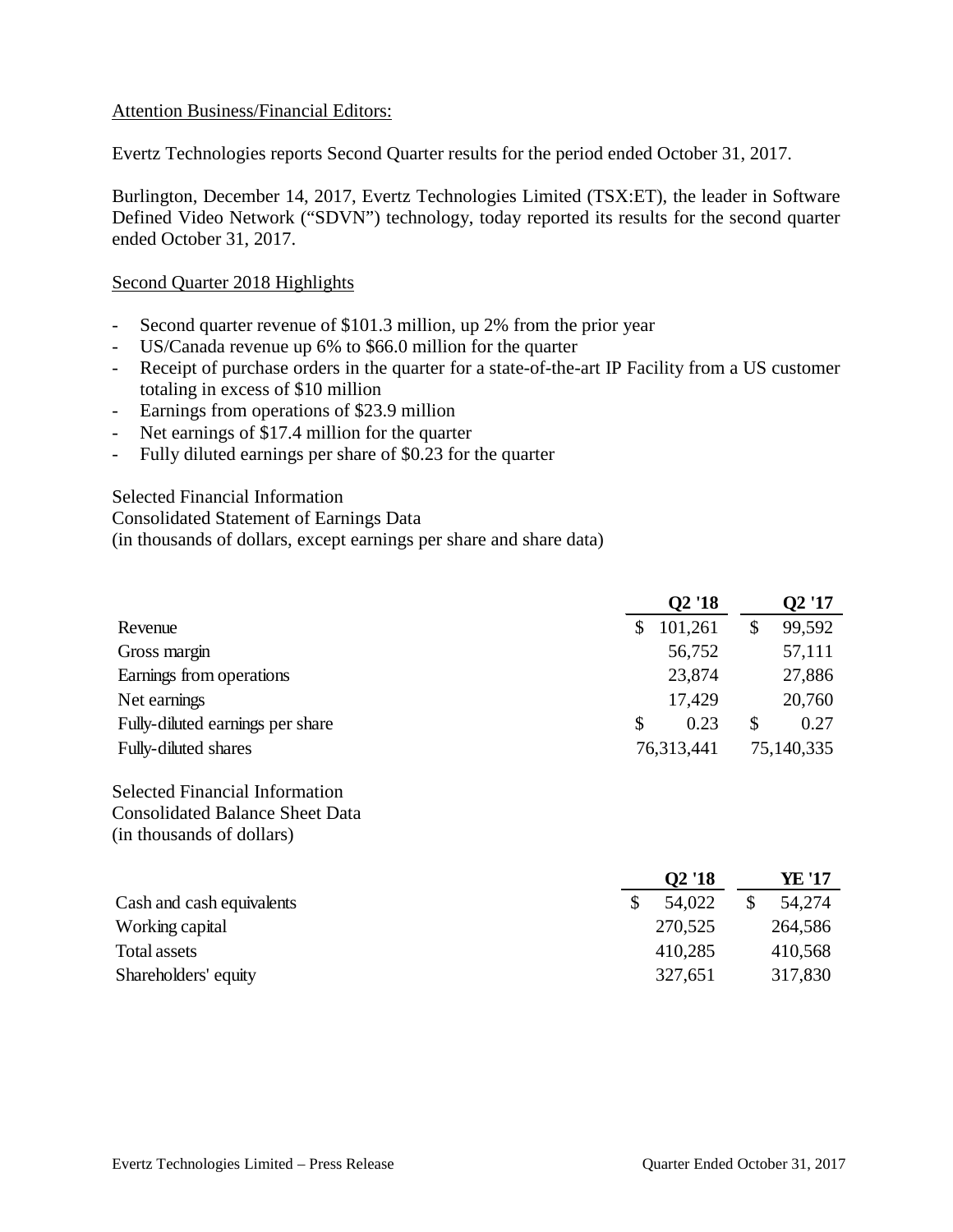## Revenue

For the quarter ended October 31, 2017, revenues were \$101.3 million, up 2% or \$1.7 million as compared to revenues of \$99.6 million for the quarter ended October 31, 2016. For the quarter, revenues in the United States/Canada region were \$66.0 million, up 6% or \$3.7 million as compared to \$62.3 million in the same quarter last year. The International region had revenues of \$35.3 million, compared to \$37.3 million in the same quarter last year.

### Gross Margin

For the quarter ended October 31, 2017 gross margin was \$56.8 million as compared to \$57.1 million in the same quarter last year. Gross margin percentage was approximately 56.0% as compared to 57.3% in the quarter ended October 31, 2016.

## Earnings

For the quarter ended October 31, 2017 net earnings were \$17.4 million as compared to \$20.8 million in the corresponding period last year.

For the quarter ended October 31, 2017, earnings per share on a fully-diluted basis were \$0.23 as compared to \$0.27 in the corresponding period last year.

## Operating Expenses

For the quarter ended October 31, 2017 selling and administrative expenses were \$16.0 million as compared to \$15.3 million for the quarter ended October 31, 2016.

For the quarter ended October 31, 2017 gross research and development expenses were \$20.2 million as compared to \$17.8 million for the quarter ended October 31, 2016.

#### Liquidity and Capital Resources

The Company's working capital as at October 31, 2017 was \$270.5 million as compared to \$264.6 million on April 30, 2017.

Cash and cash equivalents were \$54.0 million as at October 31, 2017 as compared to \$54.3 million on April 30, 2017.

Cash used in operations was \$2.8 million for the quarter ended October 31, 2017 as compared to cash generated of \$12.6 million for the quarter ended October 31, 2016. Before taking into account taxes and the changes in non-cash working capital and current taxes, the Company generated \$20.1 million from operations for the quarter ended October 31, 2017 compared to \$24.4 million for the same period last year.

For the quarter, the Company used \$4.2 million in investing activities which was principally a result of purchases in capital assets of \$2.5 million and the acquisition of the remaining 20% of Antenna Technology Communications, Inc. for \$1.7 million.

For the quarter ended, the Company used cash in financing activities of \$12.2 million which was principally a result of the payment of dividends of \$13.7 million, partially offset by the issuance of Capital Stock pursuant to the Company's Stock Option Plan of \$1.6 million.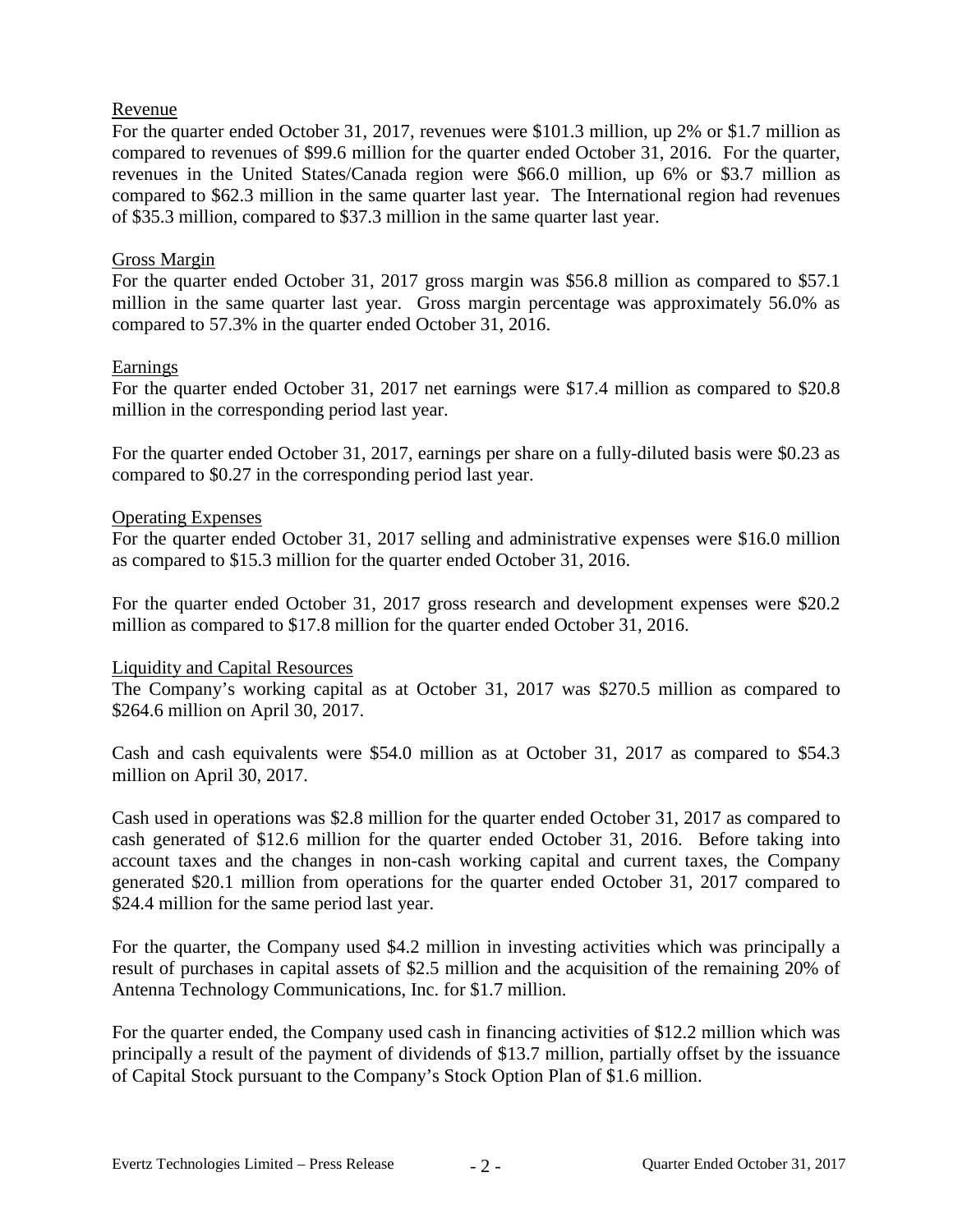### Shipments and Backlog

At the end of November 2017, purchase order backlog was in excess of \$69 million and shipments during the month of November 2017 were \$38 million.

# Dividend Declared

Evertz Board of Directors declared a regular quarterly dividend on December 14, 2017 of \$0.18 per share.

The dividend is payable to shareholders of record on December 22, 2017 and will be paid on or about December 29, 2017.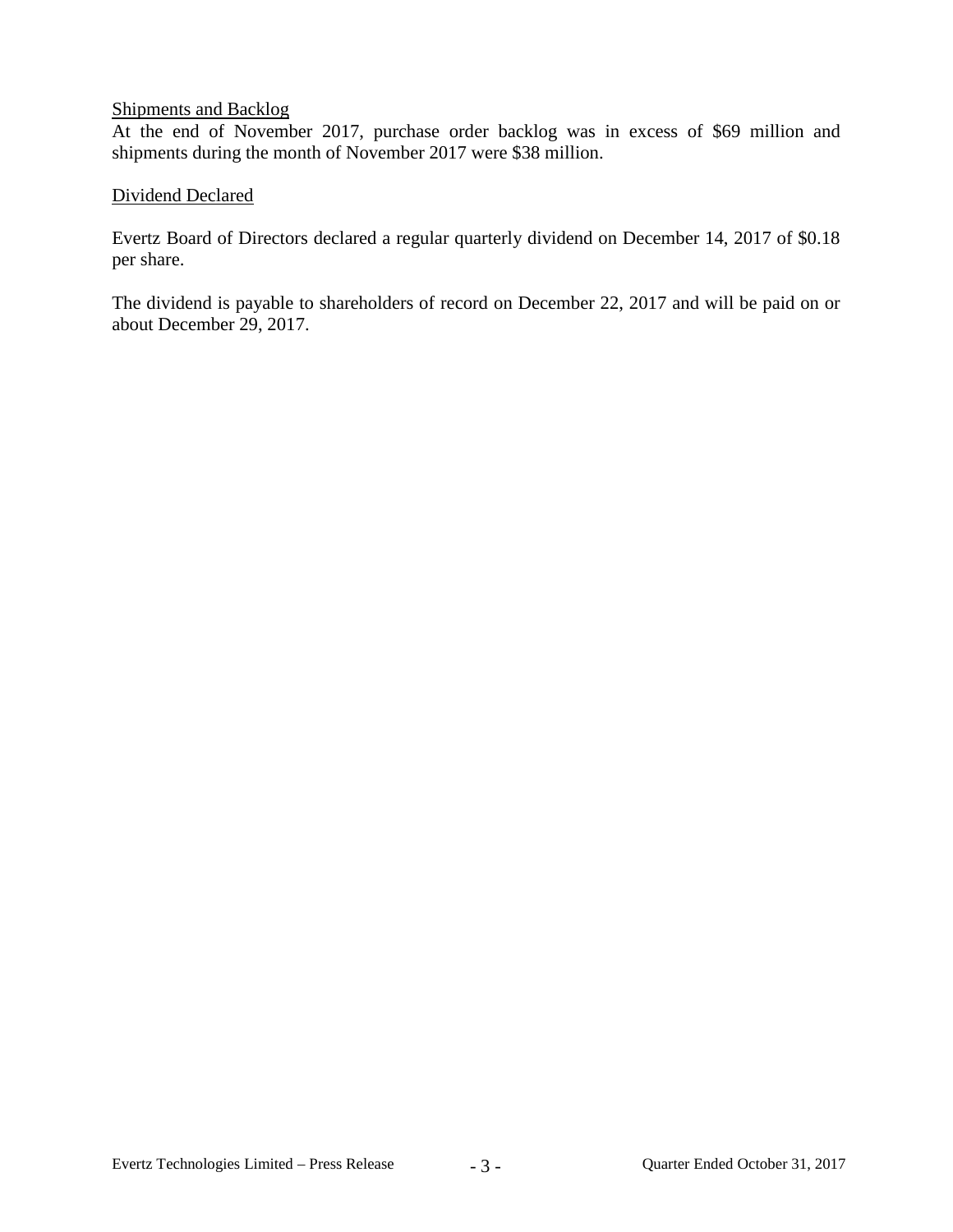# **Selected Consolidated Financial Information**

|                                                       | Three month period ended<br>October 31, |         | Six month period ended<br>October 31, |    |         |    |          |
|-------------------------------------------------------|-----------------------------------------|---------|---------------------------------------|----|---------|----|----------|
|                                                       |                                         | 2017    | 2016                                  |    | 2017    |    | 2016     |
| Revenue                                               | $\mathsf{\$}$                           | 101,261 | \$<br>99,592                          | \$ | 210,270 | \$ | 186,618  |
| Cost of goods sold                                    |                                         | 44,509  | 42,481                                |    | 92,357  |    | 79,641   |
| Gross margin                                          |                                         | 56,752  | 57,111                                |    | 117,913 |    | 106,977  |
| Expenses                                              |                                         |         |                                       |    |         |    |          |
| Selling and administrative                            |                                         | 16,026  | 15,289                                |    | 31,853  |    | 30,175   |
| General                                               |                                         | 2,370   | 2,017                                 |    | 4,467   |    | 3,967    |
| Research and development                              |                                         | 20,214  | 17,780                                |    | 39,486  |    | 35,273   |
| Investment tax credits                                |                                         | (2,850) | (2,411)                               |    | (5,301) |    | (5,060)  |
| Foreign exchange (gain) loss                          |                                         | (2,882) | (3,450)                               |    | 5,362   |    | (10,054) |
|                                                       |                                         | 32,878  | 29,225                                |    | 75,867  |    | 54,301   |
| Earnings before undernoted                            |                                         | 23,874  | 27,886                                |    | 42,046  |    | 52,676   |
| Finance income                                        |                                         | 174     | 464                                   |    | 275     |    | 780      |
| Finance costs                                         |                                         | (157)   | (69)                                  |    | (205)   |    | (122)    |
| Other income and expenses                             |                                         | (75)    | (32)                                  |    | (46)    |    | 37       |
| Earnings before income taxes                          |                                         | 23,816  | 28,249                                |    | 42,070  |    | 53,371   |
| Provision for (recovery of) income taxes              |                                         |         |                                       |    |         |    |          |
| Current                                               |                                         | 6,515   | 6,969                                 |    | 12,370  |    | 15,641   |
| Deferred                                              |                                         | (128)   | 520                                   |    | (921)   |    | (1,653)  |
|                                                       |                                         | 6,387   | 7,489                                 |    | 11,449  |    | 13,988   |
| Net earnings for the period                           | \$                                      | 17,429  | \$<br>20,760                          | \$ | 30,621  | \$ | 39,383   |
| Net earnings attributable to non-controlling interest |                                         | 143     | 177                                   |    | 257     |    | 407      |
| Net earnings attributable to shareholders             |                                         | 17,286  | 20,583                                |    | 30,364  |    | 38,976   |
| Net earnings for the period                           | \$                                      | 17,429  | \$<br>20,760                          | \$ | 30,621  | \$ | 39,383   |
| Earnings per share                                    |                                         |         |                                       |    |         |    |          |
| Basic                                                 | \$                                      | 0.23    | \$<br>0.28                            | \$ | 0.40    | \$ | 0.52     |
| Diluted                                               | \$                                      | 0.23    | \$<br>0.27                            | \$ | 0.40    | \$ | 0.52     |

(in thousands of dollars, except earnings per share and percentages)

| <b>Consolidated Balance Sheet Data</b>         | As at |                  |    | As at          |  |  |
|------------------------------------------------|-------|------------------|----|----------------|--|--|
|                                                |       | October 31, 2017 |    | April 30, 2017 |  |  |
| Cash and cash equivalents                      | \$    | 54,022           | \$ | 54,274         |  |  |
| Inventory                                      | \$    | 174,895          | \$ | 178,208        |  |  |
| Working capital                                | \$    | 270,525          | \$ | 264,586        |  |  |
| Total assets                                   | \$    | 410,285          | \$ | 410,568        |  |  |
| Shareholders' equity                           | \$    | 327,651          | \$ | 317,830        |  |  |
| Number of common shares outstanding:           |       |                  |    |                |  |  |
| Basic                                          |       | 76,180,246       |    |                |  |  |
| Fully-diluted                                  |       | 78,618,746       |    | 78,621,246     |  |  |
| Weighted average number of shares outstanding: |       |                  |    |                |  |  |
| Basic                                          |       | 76,018,084       |    | 75,040,113     |  |  |
| Fully-diluted                                  |       | 76,170,645       |    | 75,374,204     |  |  |